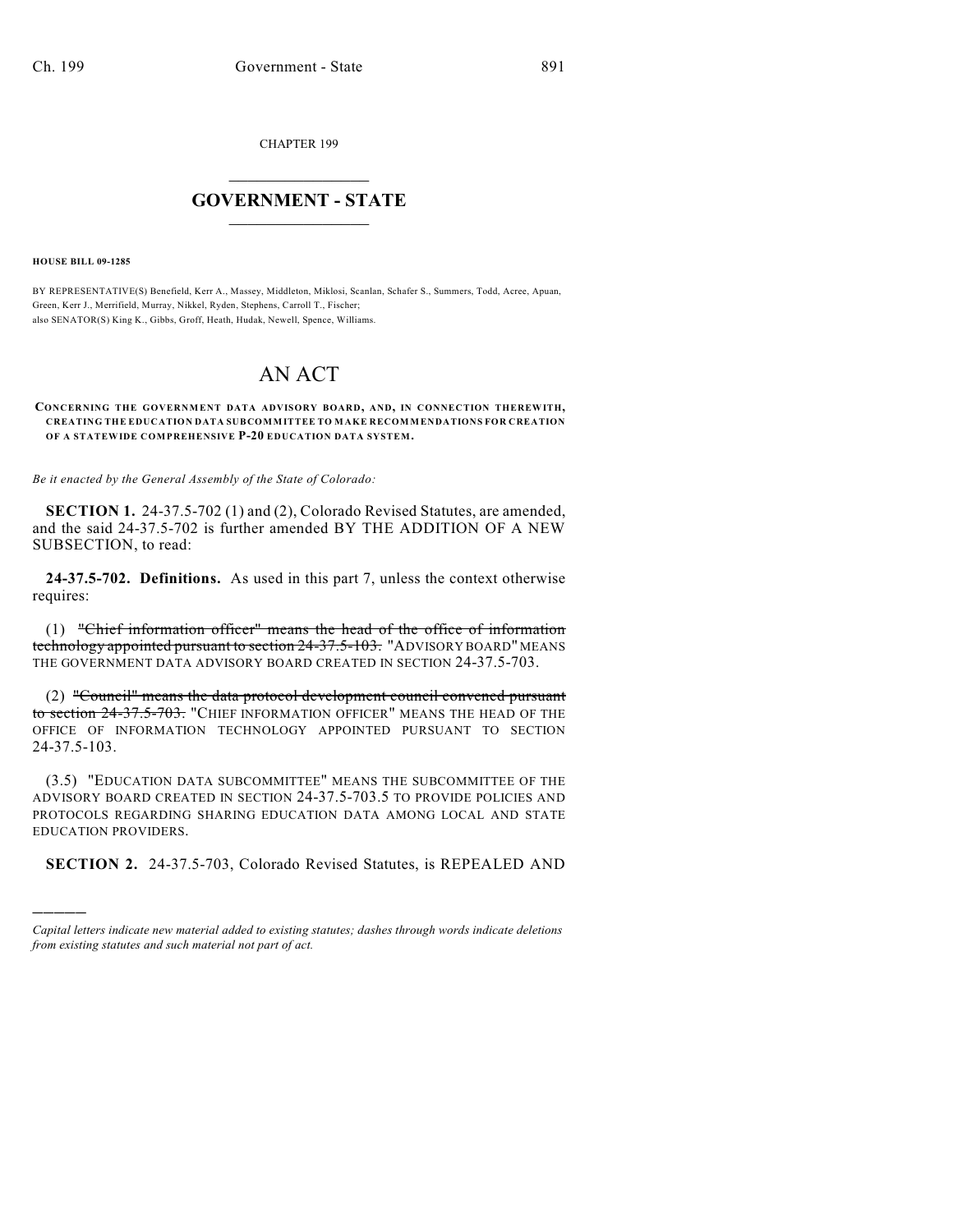REENACTED, WITH AMENDMENTS, to read:

**24-37.5-703. Government data advisory board - created - duties - repeal.** (1) (a) THERE IS HEREBY CREATED IN THE OFFICE OF INFORMATION TECHNOLOGY THE GOVERNMENT DATA ADVISORY BOARD, WHICH SHALL CONSIST OF THE MEMBERS SPECIFIED IN THIS SUBSECTION (1).

(b) ON OR BEFORE OCTOBER 1, 2009, THE GOVERNOR SHALL APPOINT FOUR MEMBERS OF THE ADVISORY BOARD AS FOLLOWS:

(I) AN EMPLOYEE OF A CITY, COUNTY, OR CITY AND COUNTY THAT COLLECTS AND MAINTAINS UNIT-LEVEL RECORDS, WHICH EMPLOYEE HAS EXPERTISE IN DATA SHARING AND INFORMATION TECHNOLOGY;

(II) A PERSON WHO IS SERVING ON A SCHOOL DISTRICT BOARD OF EDUCATION IN THIS STATE;

(III) AN EMPLOYEE OF A SCHOOL DISTRICT IN THIS STATE WHO HAS EXPERTISE IN DATA SHARING AND INFORMATION TECHNOLOGY; AND

(IV) A PERSON FROM AN INSTITUTION OF HIGHER EDUCATION OR A NONGOVERNMENTAL ORGANIZATION THAT, IN THE COURSE OF CONDUCTING RESEARCH, ROUTINELY REQUESTS DATA FROM GOVERNMENT AGENCIES, WHICH PERSON HAS EXPERTISE IN DATA SHARING AND INFORMATION TECHNOLOGY.

(c) THE CHIEF INFORMATION OFFICER, OR HIS OR HER DESIGNEE, SHALL SERVE AS AN EX OFFICIO MEMBER AND CHAIR OF THE ADVISORY BOARD.

(d) (I) THE REMAINING MEMBERSHIP OF THE ADVISORY BOARD SHALL CONSIST OF A PERSON FROM EACH OF THE FOLLOWING DEPARTMENTS WHO IS EITHER AN EXPERT IN INFORMATION TECHNOLOGY OR RESPONSIBLE FOR DATA ADMINISTRATION WITHIN THE MEMBER'S RESPECTIVE DEPARTMENT AND WHO IS SELECTED BY THE HEAD OF THE MEMBER'S RESPECTIVE DEPARTMENT TO PARTICIPATE ON THE ADVISORY BOARD AT THE INVITATION OF THE CHIEF INFORMATION OFFICER:

(A) THE DEPARTMENT OF EDUCATION;

(B) THE DEPARTMENT OF HIGHER EDUCATION;

(C) THE DEPARTMENT OF HUMAN SERVICES;

(D) THE DEPARTMENT OF HEALTH CARE POLICY AND FINANCING;

(E) THE DEPARTMENT OF PUBLIC HEALTH AND ENVIRONMENT;

(F) THE DEPARTMENT OF LABOR AND EMPLOYMENT;

(G) THE DEPARTMENT OF PUBLIC SAFETY;

(H) THE DEPARTMENT OF CORRECTIONS; AND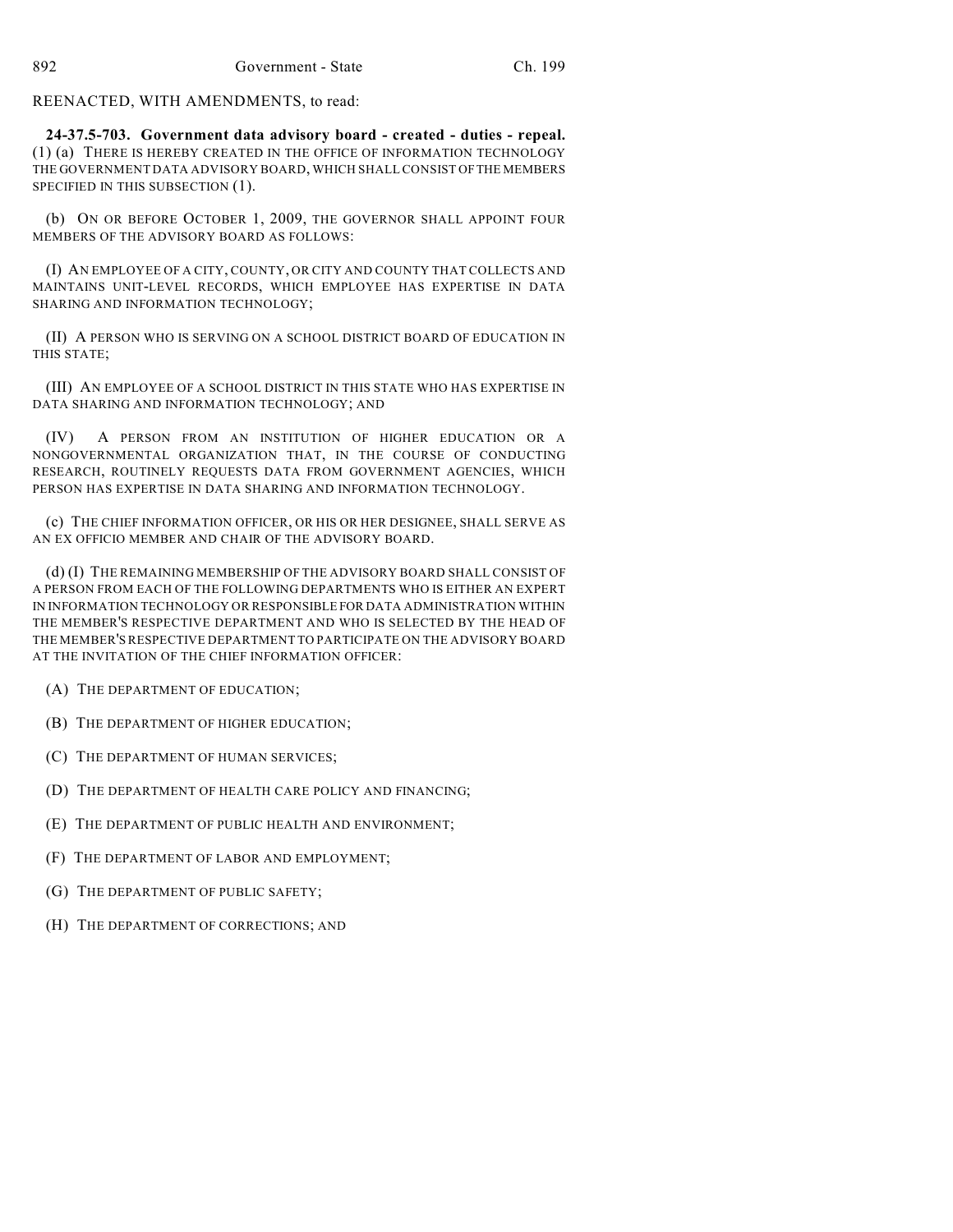(I) THE DEPARTMENT OF REVENUE.

(II) NOTWITHSTANDING THE PROVISIONS OF SUBPARAGRAPH (I) OF THIS PARAGRAPH (d), THE GOVERNOR, AS HE OR SHE DEEMS APPROPRIATE, MAY DIRECT THE EXECUTIVE DIRECTOR OF ONE OR MORE OF THE DEPARTMENTS THAT ARE NOT SPECIFIED IN SAID SUBPARAGRAPH (I) TO SELECT A MEMBER FROM HIS OR HER DEPARTMENT WHO MEETS THE QUALIFICATIONS SPECIFIED IN SAID SUBPARAGRAPH (I) TO PARTICIPATE ON THE ADVISORY BOARD AT THE INVITATION OF THE CHIEF INFORMATION OFFICER.

(2) THE MEMBERS OF THE ADVISORY BOARD APPOINTED PURSUANT TO PARAGRAPH (b) OF SUBSECTION (1) OF THIS SECTION SHALL:

(a) SERVE FOUR-YEAR TERMS; EXCEPT THAT TWO OF THE MEMBERS APPOINTED PURSUANT TO PARAGRAPH (b) OF SUBSECTION (1) OF THIS SECTION SHALL INITIALLY SERVE TWO-YEAR TERMS;

(b) SERVE AT THE WILL OF THE GOVERNOR. IF A VACANCY ARISES DURING A MEMBER'S TERM, THE GOVERNOR SHALL APPOINT A PERSON MEETING THE SAME QUALIFICATIONS TO SERVE THE REMAINDER OF THE TERM.

(c) SERVE WITHOUT COMPENSATION AND WITHOUT REIMBURSEMENT FOR EXPENSES.

(3) (a) THE CHIEF INFORMATION OFFICER, OR HIS OR HER DESIGNEE, SHALL SCHEDULE THE FIRST MEETING OF THE ADVISORY BOARD AND SCHEDULE SUCCEEDING MEETINGS OF THE ADVISORY BOARD AS NECESSARY TO COMPLETE THE ADVISORY BOARD'S DUTIES SPECIFIED IN THIS SECTION.

(b) THE OFFICE SHALL PROVIDE TECHNICAL ASSISTANCE AND SUPPORT, TO THE EXTENT PRACTICABLE WITHIN EXISTING RESOURCES, TO ASSIST THE ADVISORY BOARD IN COMPLETING THE DUTIES SPECIFIED IN SUBSECTION (4) OF THIS SECTION.

(4) THE ADVISORY BOARD SHALL HAVE THE FOLLOWING DUTIES:

(a) TO ADVISE THE CHIEF INFORMATION OFFICER REGARDING THE ONGOING DEVELOPMENT, MAINTENANCE, AND IMPLEMENTATION OF THE INTERDEPARTMENTAL DATA PROTOCOL;

(b) TO ADVISE THE CHIEF INFORMATION OFFICER CONCERNING BEST PRACTICES IN SHARING AND PROTECTING DATA IN STATE GOVERNMENT;

(c) TO RECOMMEND TO THE CHIEF INFORMATION OFFICER RULES AND PROCEDURES THAT A STATE AGENCY SHALL FOLLOW IN REQUESTING, OR RESPONDING TO A REQUEST FOR, DATA FROM ANOTHER STATE AGENCY, INCLUDING BUT NOT LIMITED TO STRATEGIES FOR ENFORCING SAID RULES;

(d) TO ADVISE THE CHIEF INFORMATION OFFICER CONCERNING RULES AND PROCEDURES FOR RESPONDING TO DATA REQUESTS SUBMITTED BY AN ENTITY OUTSIDE OF STATE GOVERNMENT;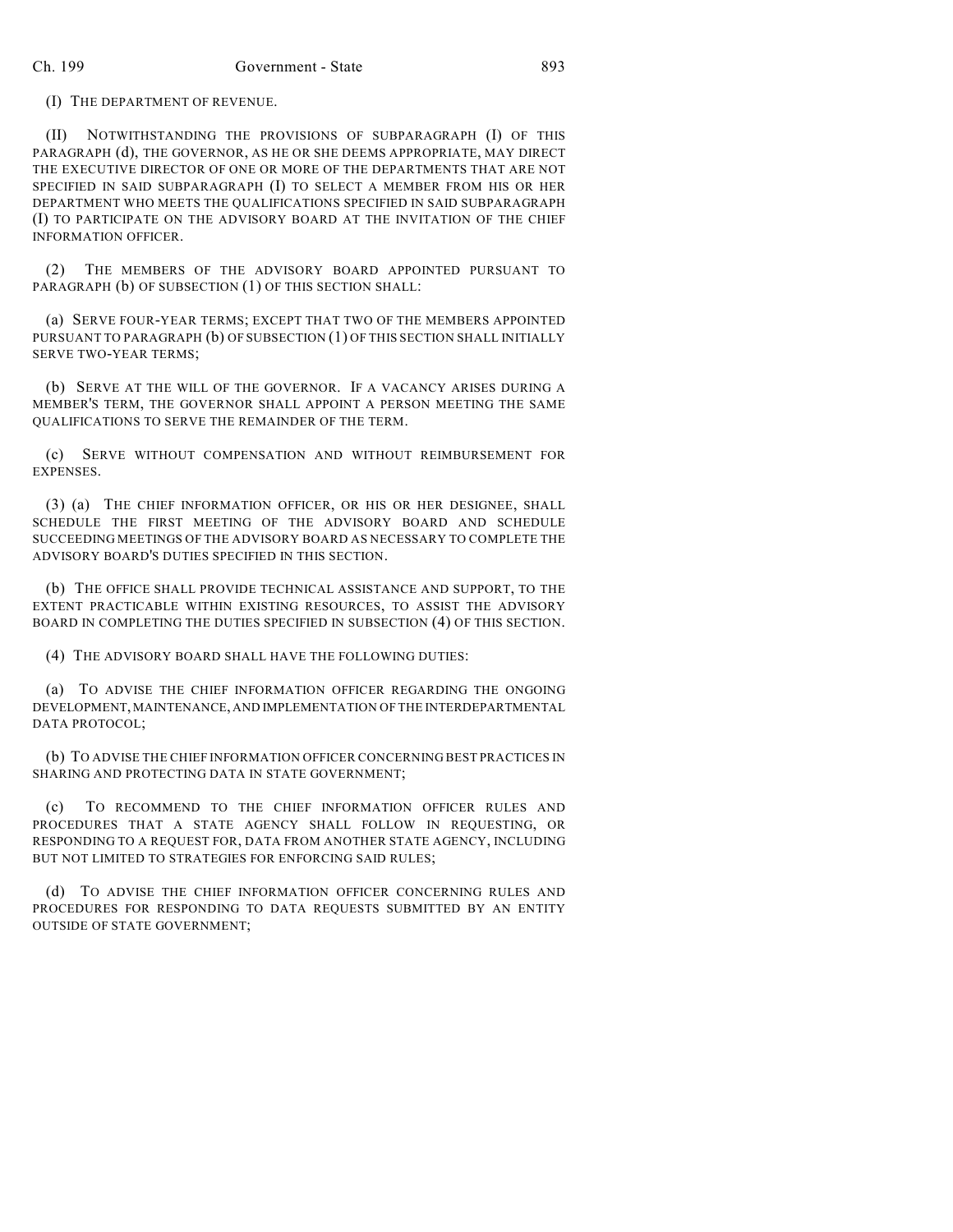894 Government - State Ch. 199

(e) TO RECOMMEND TO THE CHIEF INFORMATION OFFICER A SCHEDULE OF FEES THAT THE OFFICE MAY CHARGE TO STATE AGENCIES TO SUPERVISE AND ADMINISTER INTERDEPARTMENTAL AND EXTERNAL DATA REQUESTS, THAT A STATE AGENCY MAY CHARGE ANOTHER STATE AGENCY IN RESPONDING TO AN INTERDEPARTMENTAL DATA REQUEST, AND THAT A STATE AGENCY MAY CHARGE TO RESPOND TO A DATA REQUEST SUBMITTED BY AN ENTITY OUTSIDE OF STATE GOVERNMENT. IN RECOMMENDING THE FEE SCHEDULE, THE ADVISORY BOARD SHALL ENSURE THAT THE FEE AMOUNTS DO NOT EXCEED THE DIRECT AND INDIRECT COSTS INCURRED BY THE OFFICE OR BY THE STATE AGENCY THAT IS RESPONDING TO A DATA REQUEST.

(f) UPON REQUEST BY THE CHIEF INFORMATION OFFICER, TO ADVISE THE CHIEF INFORMATION OFFICER ON OTHER ISSUES PERTAINING TO DATA SHARING.

(5) THE ADVISORY BOARD SHALL ENSURE THAT THE RECOMMENDATIONS MADE PURSUANT TO SUBSECTION (4) OF THIS SECTION COMPLY WITH THE INTERDEPARTMENTAL DATA PROTOCOL.

(6) ON OR BEFORE JANUARY 15, 2010, AND ON OR BEFORE JANUARY 15 EACH YEAR THEREAFTER, THE ADVISORY BOARD SHALL SUBMIT TO THE CHIEF INFORMATION OFFICER ITS RECOMMENDATIONS FOR DEVELOPING AND IMPLEMENTING PROTOCOLS FOR SHARING DATA AMONG STATE AGENCIES AND ENTITIES AND WITH LOCAL GOVERNMENTS AND NONGOVERNMENTAL ENTITIES. THE CHIEF INFORMATION OFFICER SHALL REVIEW THE RECOMMENDATIONS AND TAKE THEM INTO ACCOUNT IN PREPARING A REPORT CONCERNING IMPLEMENTING PROTOCOLS FOR SHARING DATA AMONG STATE AGENCIES AND ENTITIES AND WITH LOCAL GOVERNMENTS AND NONGOVERNMENTAL ENTITIES. THE CHIEF INFORMATION OFFICER SHALL SUBMIT THE REPORT TO THE GENERAL ASSEMBLY ON OR BEFORE MARCH 1, 2010, AND ON OR BEFORE MARCH 1 EACH YEAR THEREAFTER.

(7) THIS SECTION IS REPEALED, EFFECTIVE JULY 1, 2019. PRIOR TO SUCH REPEAL, THE ADVISORY BOARD SHALL BE REVIEWED AS PROVIDED IN SECTION 2-3-1203, C.R.S.

**SECTION 3.** Part 7 of article 37.5 of title 24, Colorado Revised Statutes, is amended BY THE ADDITION OF A NEW SECTION to read:

**24-37.5-703.5. Education data subcommittee - created - duties - repeal.** (1) THE EDUCATION DATA SUBCOMMITTEE IS HEREBY CREATED AS A SUBCOMMITTEE OF THE ADVISORY BOARD. THE EDUCATION DATA SUBCOMMITTEE SHALL CONSIST OF THE FOLLOWING MEMBERS:

(a) THE ADVISORY BOARD MEMBERS APPOINTED PURSUANT TO SECTION 24-37.5-703 (1) (b) (II) AND (1) (b) (III) TO REPRESENT SCHOOL DISTRICTS;

(b) A PERSON SERVING ON THE EDUCATION DATA ADVISORY COMMITTEE CREATED PURSUANT TO SECTION 22-2-304, C.R.S., WHICH PERSON IS APPOINTED BY THE GOVERNOR;

(c) THE ADVISORY BOARD MEMBER SELECTED FROM THE DEPARTMENT OF EDUCATION;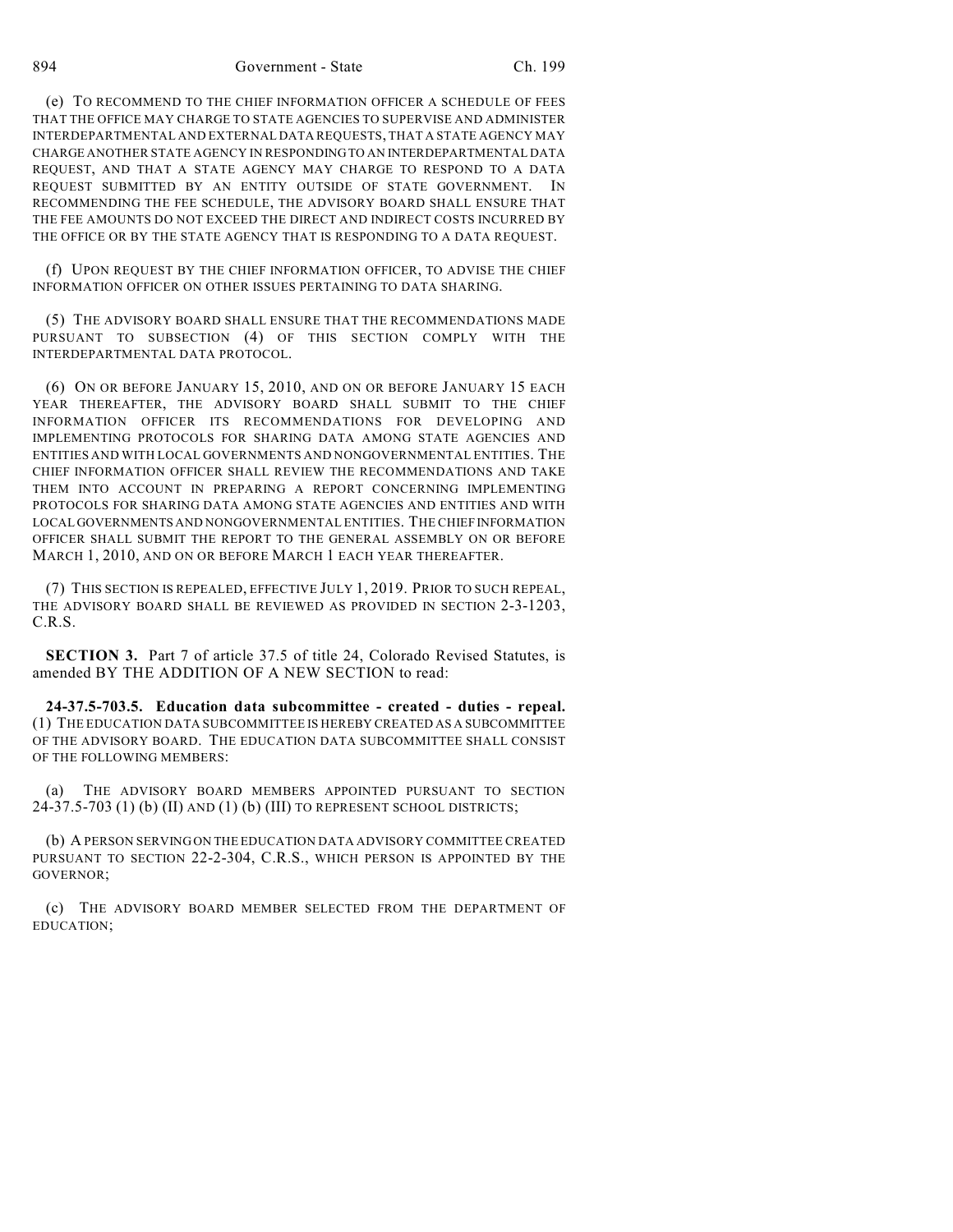(d) THE ADVISORY BOARD MEMBER SELECTED FROM THE DEPARTMENT OF HIGHER EDUCATION;

(e) THE ADVISORY BOARD MEMBER SELECTED FROM THE DEPARTMENT OF HUMAN SERVICES; AND

(f) AT LEAST TEN MEMBERS APPOINTED BY THE GOVERNOR WITH EXPERTISE IN DATA SHARING BY EDUCATION AGENCIES, INCLUDING AT LEAST ONE REPRESENTATIVE FROM EACH OF THE FOLLOWING GROUPS:

(I) INFORMATION OFFICERS EMPLOYED BY THE SCHOOL DISTRICTS IN THE STATE;

(II) CHARTER SCHOOLS AUTHORIZED BY SCHOOL DISTRICTS PURSUANT TO PART 1 OF ARTICLE 30.5 OF TITLE 22, C.R.S.;

(III) THE STATE CHARTER SCHOOL INSTITUTE CREATED IN PART 5 OF ARTICLE 30.5 OF TITLE 22, C.R.S.;

(IV) THE BOARDS OF COOPERATIVE SERVICES CREATED PURSUANT TO ARTICLE 5 OF TITLE 22, C.R.S.;

(V) INFORMATION OFFICERS EMPLOYED WITHIN THE STATE SYSTEM OF COMMUNITY AND TECHNICAL COLLEGES ESTABLISHED PURSUANT TO SECTION 23-60-201, C.R.S.;

(VI) THE GOVERNING BOARDS OF THE STATE INSTITUTIONS OF HIGHER EDUCATION;

(VII) EARLY CHILDHOOD COUNCILS ESTABLISHED PURSUANT TO SECTION 26-6.5-103, C.R.S., AND EARLY CHILDHOOD CARE AND EDUCATION COUNCILS ESTABLISHED PURSUANT TO SECTION 26-6.5-106, C.R.S.;

(VIII) INSTITUTIONS OF HIGHER EDUCATION OR NONGOVERNMENTAL ORGANIZATIONS THAT, IN THE COURSE OF CONDUCTING RESEARCH, ROUTINELY REQUEST DATA FROM STATE AGENCIES;

(IX) NONPROFIT ADVOCACY GROUPS THAT WORK IN CHILDREN'S ISSUES AND ROUTINELY REQUEST DATA FROM STATE AGENCIES; AND

(X) STATEWIDE MEMBERSHIP ORGANIZATIONS OF EDUCATION PROFESSIONALS AND LOCAL BOARDS OF EDUCATION.

(2) THE GOVERNOR SHALL MAKE THE INITIAL APPOINTMENTS TO THE EDUCATION DATA SUBCOMMITTEE NO LATER THAN OCTOBER 1, 2009.

(3) THE MEMBERS OF THE EDUCATION DATA SUBCOMMITTEE APPOINTED BY THE GOVERNOR SHALL:

(a) SERVE TERMS OF FOUR YEARS; EXCEPT THAT, OF THE MEMBERS INITIALLY APPOINTED, THE GOVERNOR SHALL SELECT APPROXIMATELY ONE-THIRD OF THE MEMBERS TO SERVE TWO-YEAR TERMS AND APPROXIMATELY ONE-THIRD OF THE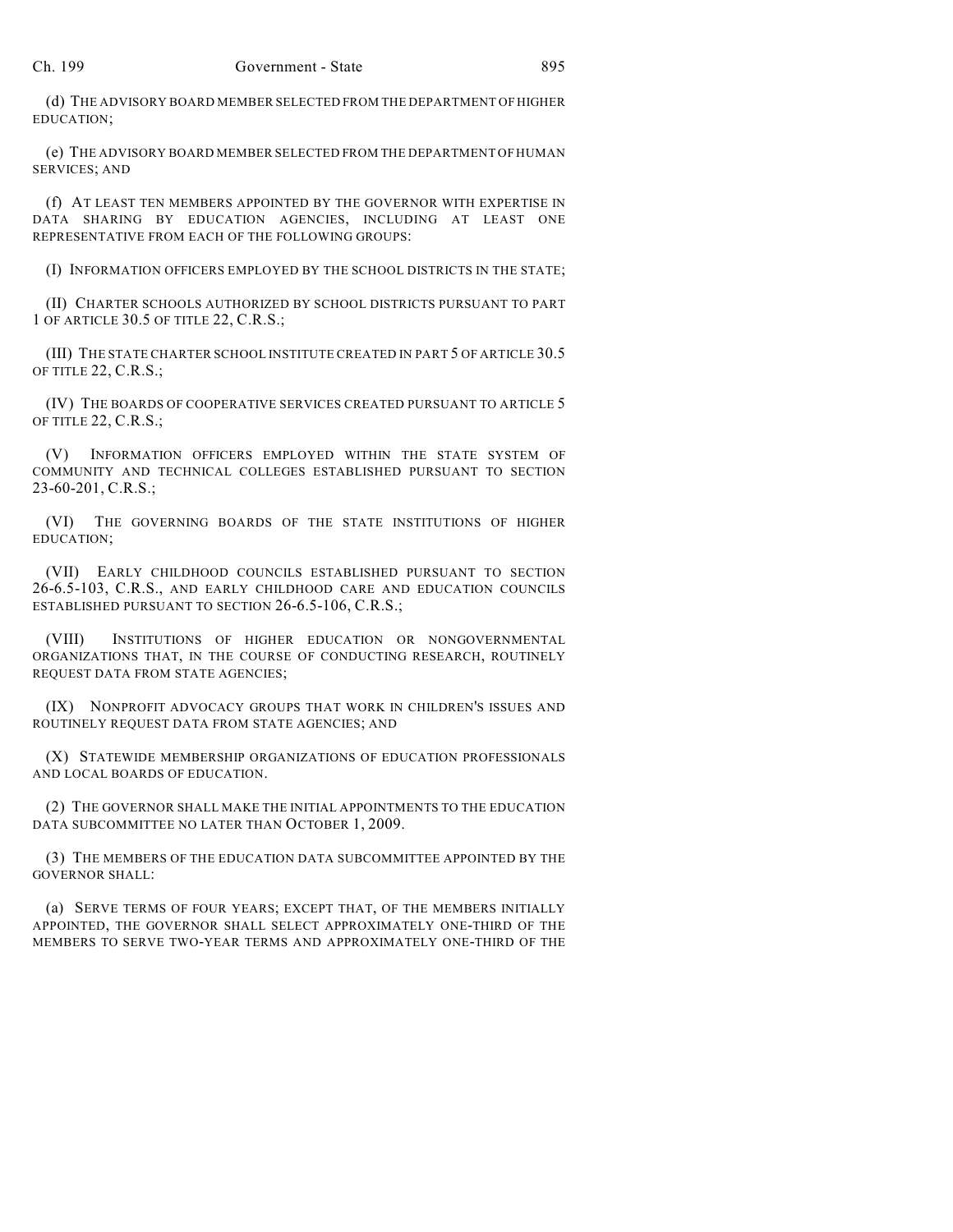MEMBERS TO SERVE THREE-YEAR TERMS;

(b) SERVE AT THE WILL OF THE GOVERNOR. IF A VACANCY ARISES DURING A MEMBER'S TERM, THE GOVERNOR SHALL APPOINT A PERSON MEETING THE SAME QUALIFICATIONS TO SERVE THE REMAINDER OF THE TERM.

(c) SERVE WITHOUT COMPENSATION AND WITHOUT REIMBURSEMENT FOR **EXPENSES** 

(4) (a) THE ADVISORY BOARD MEMBER SELECTED FROM THE DEPARTMENT OF EDUCATION SHALL SCHEDULE THE FIRST MEETING OF THE EDUCATION DATA SUBCOMMITTEE. AT THE FIRST MEETING, THE EDUCATION DATA SUBCOMMITTEE SHALL ELECT A CHAIR FROM AMONG ITS MEMBERS TO SERVE FOR A TERM NOT EXCEEDING TWO YEARS, AS DETERMINED BY THE SUBCOMMITTEE. A MEMBER SHALL NOT BE ELIGIBLE TO SERVE AS CHAIR FOR MORE THAN TWO SUCCESSIVE TERMS.

(b) THE EDUCATION DATA SUBCOMMITTEE SHALL MEET AS OFTEN AS NECESSARY, AT THE CALL OF THE CHAIR, TO COMPLETE ITS DUTIES.

(c) THE OFFICE, TO THE EXTENT PRACTICABLE WITHIN EXISTING RESOURCES, SHALL PROVIDE TECHNICAL ASSISTANCE AND SUPPORT TO THE EDUCATION DATA SUBCOMMITTEE TO ASSIST THE SUBCOMMITTEE IN COMPLETING ITS DUTIES PURSUANT TO THIS SECTION.

(5) THE EDUCATION DATA SUBCOMMITTEE SHALL HAVE THE FOLLOWING DUTIES:

(a) TO RECOMMEND TO THE CHIEF INFORMATION OFFICER AND THE ADVISORY BOARD PROTOCOLS AND PROCEDURES FOR SHARING EDUCATION DATA AMONG CHARTER SCHOOLS, SCHOOL DISTRICTS, BOARDS OF COOPERATIVE SERVICES, THE DEPARTMENT OF EDUCATION, THE DEPARTMENT OF HIGHER EDUCATION, AND STATE INSTITUTIONS OF HIGHER EDUCATION;

(b) TO RECOMMEND TO THE CHIEF INFORMATION OFFICER AND THE ADVISORY BOARD APPROPRIATE INFORMATION TECHNOLOGY AND REPORTING FORMATS FOR EDUCATION DATA;

(c) TO RECOMMEND DATA ELEMENT STANDARDS FOR INDIVIDUAL STUDENT RECORDS FOR USE BY CHARTER SCHOOLS, SCHOOL DISTRICTS, BOARDS OF COOPERATIVE SERVICES, THE DEPARTMENT OF EDUCATION, THE DEPARTMENT OF HIGHER EDUCATION, AND STATE INSTITUTIONS OF HIGHER EDUCATION;

(d) TO RECOMMEND ELECTRONIC STANDARDS BY WHICH CHARTER SCHOOLS, SCHOOL DISTRICTS, BOARDS OF COOPERATIVE SERVICES, THE DEPARTMENT OF EDUCATION, THE DEPARTMENT OF HIGHER EDUCATION, AND STATE INSTITUTIONS OF HIGHER EDUCATION MAY SHARE DATA CURRENTLY BEING SHARED THROUGH OTHER MEANS, INCLUDING BUT NOT LIMITED TO INTEROPERABILITY STANDARDS, STANDARDS AND PROTOCOLS FOR TRANSFER OF RECORDS INCLUDING STUDENT TRANSCRIPTS, AND THE USE OF DATA-EXCHANGE TRANSCRIPTS;

(e) TO RECOMMEND THE DESIGN AND CONTINUING DEVELOPMENT OF A STATEWIDE COMPREHENSIVE P-20 EDUCATION DATA SYSTEM THAT MAY INCLUDE,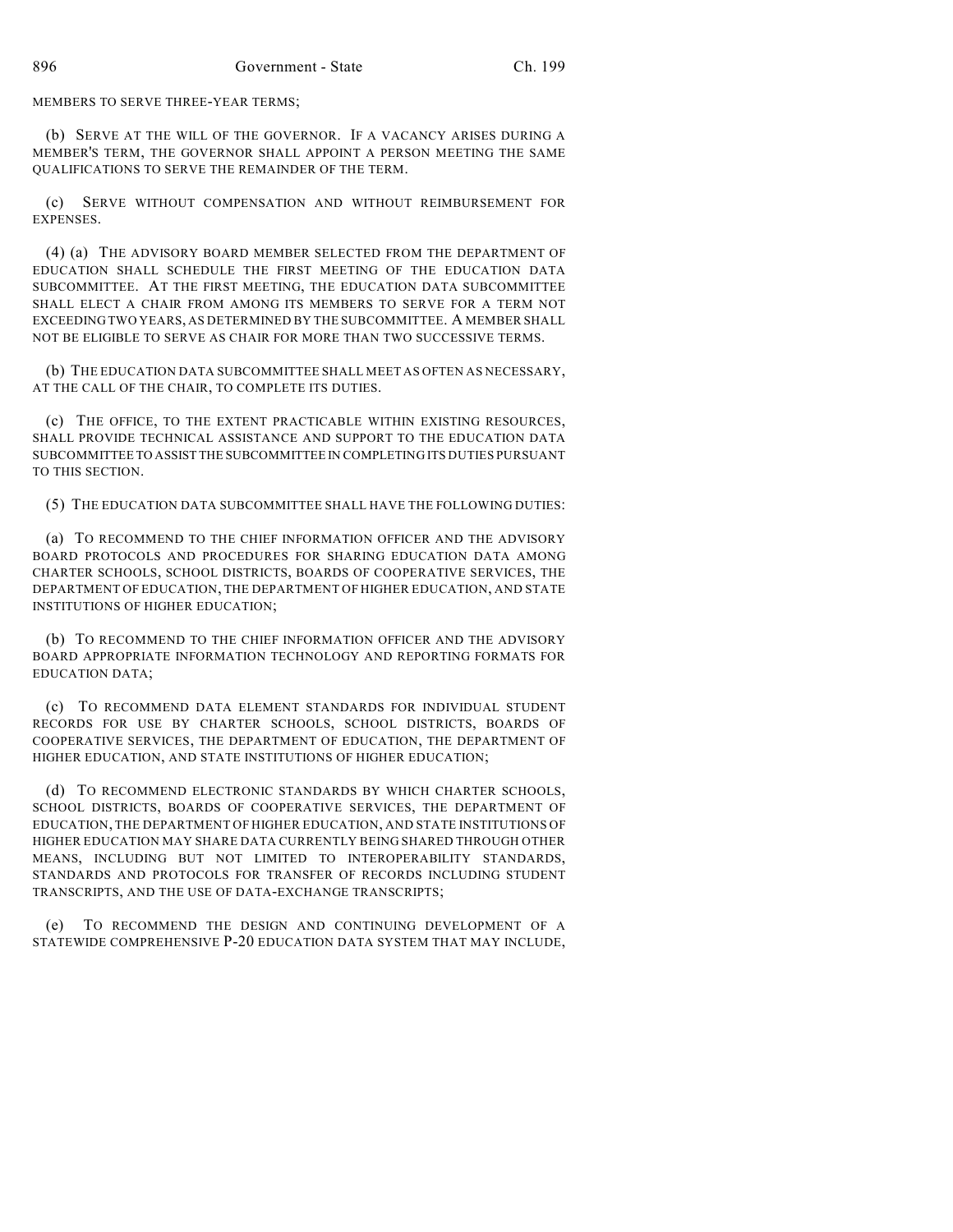#### Ch. 199 Government - State 897

BUT NEED NOT BE LIMITED TO, IMPLEMENTATION OF AN INTEROPERABILITY DATA FRAMEWORK AND PROTOCOLS AND STANDARDS FOR DATA INPUT AND FOR MAKING AND RESPONDING TO DATA REQUESTS TO ENSURE THAT PRESCHOOL THROUGH POSTSECONDARY EDUCATION ENTITIES THROUGHOUT THE STATE CAN SHARE EDUCATION DATA; AND

(f) UPON REQUEST BY THE CHIEF INFORMATION OFFICER, TO ADVISE THE CHIEF INFORMATION OFFICER ON OTHER ISSUES PERTAINING TO EDUCATION DATA SHARING.

(6) (a) THE EDUCATION DATA SUBCOMMITTEE SHALL ENSURE THAT ITS RECOMMENDATIONS CONFORM WITH THE INTERDEPARTMENTAL DATA PROTOCOL AND ARE IN COMPLIANCE WITH ALL STATE AND FEDERAL LAWS AND REGULATIONS CONCERNING THE PRIVACY OF INFORMATION, INCLUDING BUT NOT LIMITED TO THE FEDERAL "FAMILY EDUCATIONAL RIGHTS AND PRIVACY ACT OF 1974", 20 U.S.C. SEC. 1232g.

(b) THE EDUCATION DATA SUBCOMMITTEE SHALL ENSURE THAT ITS RECOMMENDATIONS FOR THE STATEWIDE COMPREHENSIVE P-20 EDUCATION DATA SYSTEM INCLUDE THE ELEMENTS REQUIRED IN THE FEDERAL "AMERICA COMPETES ACT", 20 U.S.C. SEC. 9801 ET SEQ., IN ORDER TO QUALIFY FOR THE MAXIMUM AMOUNT OF FEDERAL FUNDING AVAILABLE THROUGH THE "AMERICAN RECOVERY AND REINVESTMENT ACT OF 2009", PUB.L. 111-5.

(7) ON OR BEFORE DECEMBER 1, 2009, AND AT LEAST EVERY SIX MONTHS THEREAFTER, THE EDUCATION DATA SUBCOMMITTEE SHALL SUBMIT TO THE CHIEF INFORMATION OFFICER AND THE ADVISORY BOARD ITS RECOMMENDATIONS PREPARED PURSUANT TO SUBSECTION (5) OF THIS SECTION. THE CHIEF INFORMATION OFFICER SHALL REVIEW THE RECOMMENDATIONS AND TAKE THEM INTO ACCOUNT IN PREPARING A REPORT CONCERNING PROTOCOLS AND PROCEDURES FOR SHARING STUDENT DATA AMONG PRESCHOOL THROUGH POSTSECONDARY EDUCATION ENTITIES, INCLUDING BUT NOT LIMITED TO THE CREATION OF A STATEWIDE COMPREHENSIVE P-20 EDUCATION DATA SYSTEM. THE CHIEF INFORMATION OFFICER SHALL COMBINE THE REPORT WITH THE REPORT PREPARED PURSUANT TO SECTION 24-37.5-703 (6) AND SUBMIT THE COMBINED REPORT TO THE GENERAL ASSEMBLY ON OR BEFORE MARCH 1, 2010, AND ON OR BEFORE MARCH 1 EACH YEAR THEREAFTER.

(8) THIS SECTION IS REPEALED, EFFECTIVE JULY 1, 2019. PRIOR TO SUCH REPEAL, THE EDUCATION DATA SUBCOMMITTEE SHALL BE REVIEWED AS PROVIDED IN SECTION 2-3-1203, C.R.S.

**SECTION 4.** 24-37.5-704 (1) and the introductory portion to 24-37.5-704 (3), Colorado Revised Statutes, are amended to read:

**24-37.5-704. Interdepartmental data protocol - contents.** (1) The chief information officer, working with the council, shall create ADVISORY BOARD, SHALL OVERSEE THE IMPLEMENTATION OF the interdepartmental data protocol, which at a minimum shall include protocols and procedures to be used by state agencies in data processing, including but not limited to collecting, storing, manipulating, sharing, retrieving, and releasing data. In designing IMPLEMENTING the interdepartmental data protocol, the chief information officer and the council shall establish ADVISORY BOARD SHALL MONITOR COMPLIANCE WITH THE timelines by which the state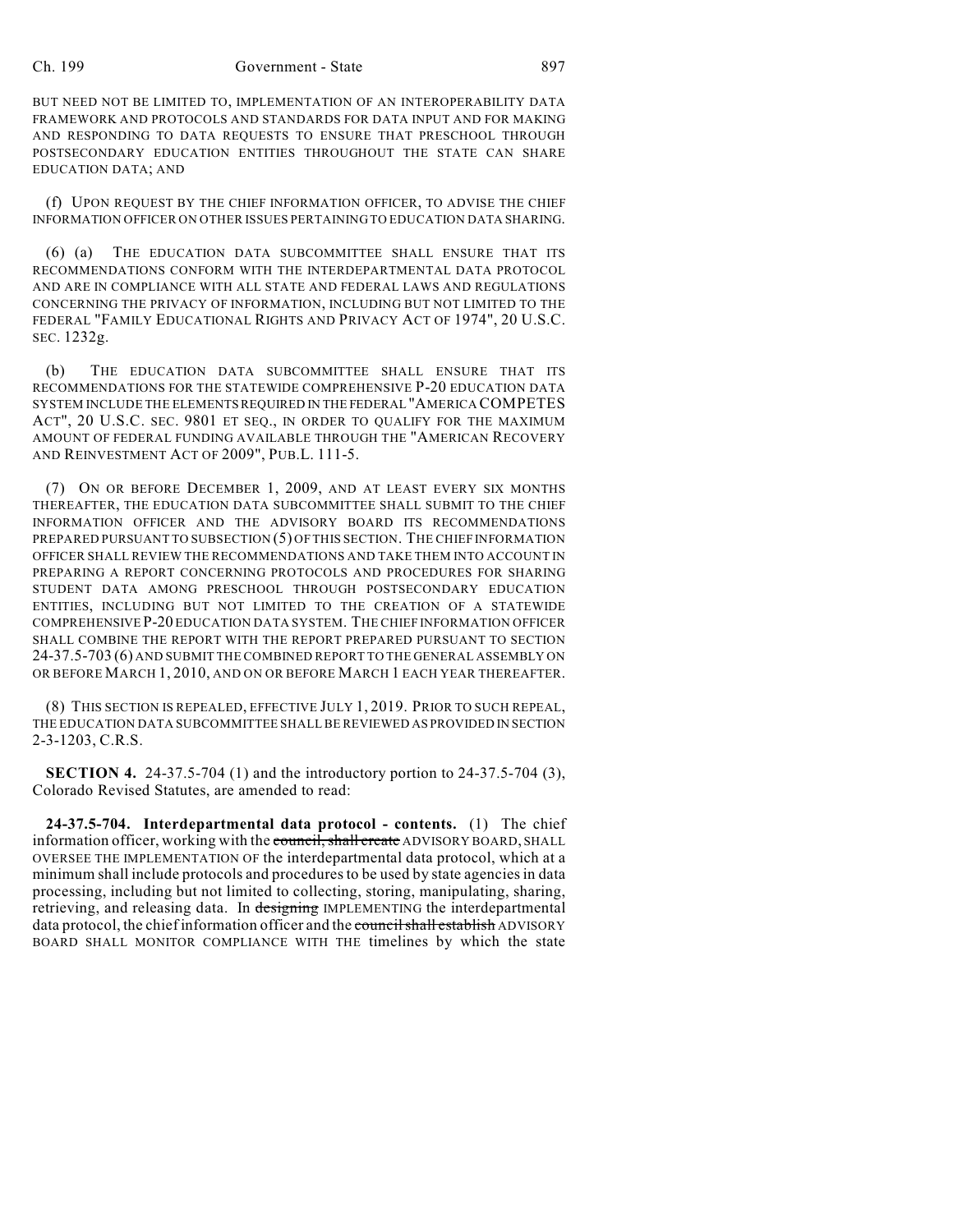agencies shall implement the interdepartmental data protocol.

(3) In creating The protocols and procedures included in the interdepartmental data protocol by which state agencies may share data and by which a state agency may release data to a political subdivision or to a nongovernmental entity or an individual the council shall, at a minimum:

**SECTION 5.** 24-37.5-106 (1) (o), Colorado Revised Statutes, is amended, and the said 24-37.5-106 (1) is further amended BY THE ADDITION OF THE FOLLOWING NEW PARAGRAPHS, to read:

**24-37.5-106. Chief information officer - duties and responsibilities broadband inventory fund created - repeal.** (1) The chief information officer shall:

(o) Supervise the chief information security officer appointed pursuant to section 24-37.5-403 (1); and

(q) IN CONSULTATION WITH THE GOVERNMENT DATA ADVISORY BOARD CREATED IN SECTION 24-37.5-703, ADOPT RULES AND PROCEDURES THAT A STATE AGENCY, AS DEFINED IN SECTION 24-37.5-702 (7), SHALL FOLLOW IN REQUESTING, OR RESPONDING TO A REQUEST FOR, DATA FROM ANOTHER STATE AGENCY;

(r) IN CONSULTATION WITH THE GOVERNMENT DATA ADVISORY BOARD CREATED IN SECTION 24-37.5-703, ADOPT RULES AND PROCEDURES FOR RESPONDING TO DATA REQUESTS SUBMITTED BY AN ENTITY OUTSIDE OF STATE GOVERNMENT; AND

(s) IN CONSULTATION WITH THE GOVERNMENT DATA ADVISORY BOARD CREATED IN SECTION 24-37.5-703, ADOPT A SCHEDULE OF FEES THAT THE OFFICE MAY CHARGE TO STATE AGENCIES TO SUPERVISE AND ADMINISTER INTERDEPARTMENTAL AND EXTERNAL DATA REQUESTS, THAT A STATE AGENCY MAY CHARGE ANOTHER STATE AGENCY IN RESPONDING TO AN INTERDEPARTMENTAL DATA REQUEST, AND THAT A STATE AGENCY MAY CHARGE TO RESPOND TO A DATA REQUEST SUBMITTED BY AN ENTITY OUTSIDE OF STATE GOVERNMENT. THE CHIEF INFORMATION OFFICER SHALL ENSURE THAT THE AMOUNT OF THE FEES DOES NOT EXCEED THE DIRECT AND INDIRECT COSTS INCURRED BY THE OFFICE OR BY THE STATE AGENCY THAT IS RESPONDING TO A DATA REQUEST.

**SECTION 6.** 2-3-1203 (3), Colorado Revised Statutes, is amended BY THE ADDITION OF A NEW PARAGRAPH to read:

**2-3-1203. Sunset review of advisory committees.** (3) The following dates are the dates for which the statutory authorization for the designated advisory committees is scheduled for repeal:

(ff) JULY 1, 2019:

(I) THE GOVERNMENT DATA ADVISORY BOARD CREATED IN SECTION 24-37.5-703, C.R.S.;

(II) THE EDUCATION DATA SUBCOMMITTEE CREATED IN SECTION 24-37.5-703.5,